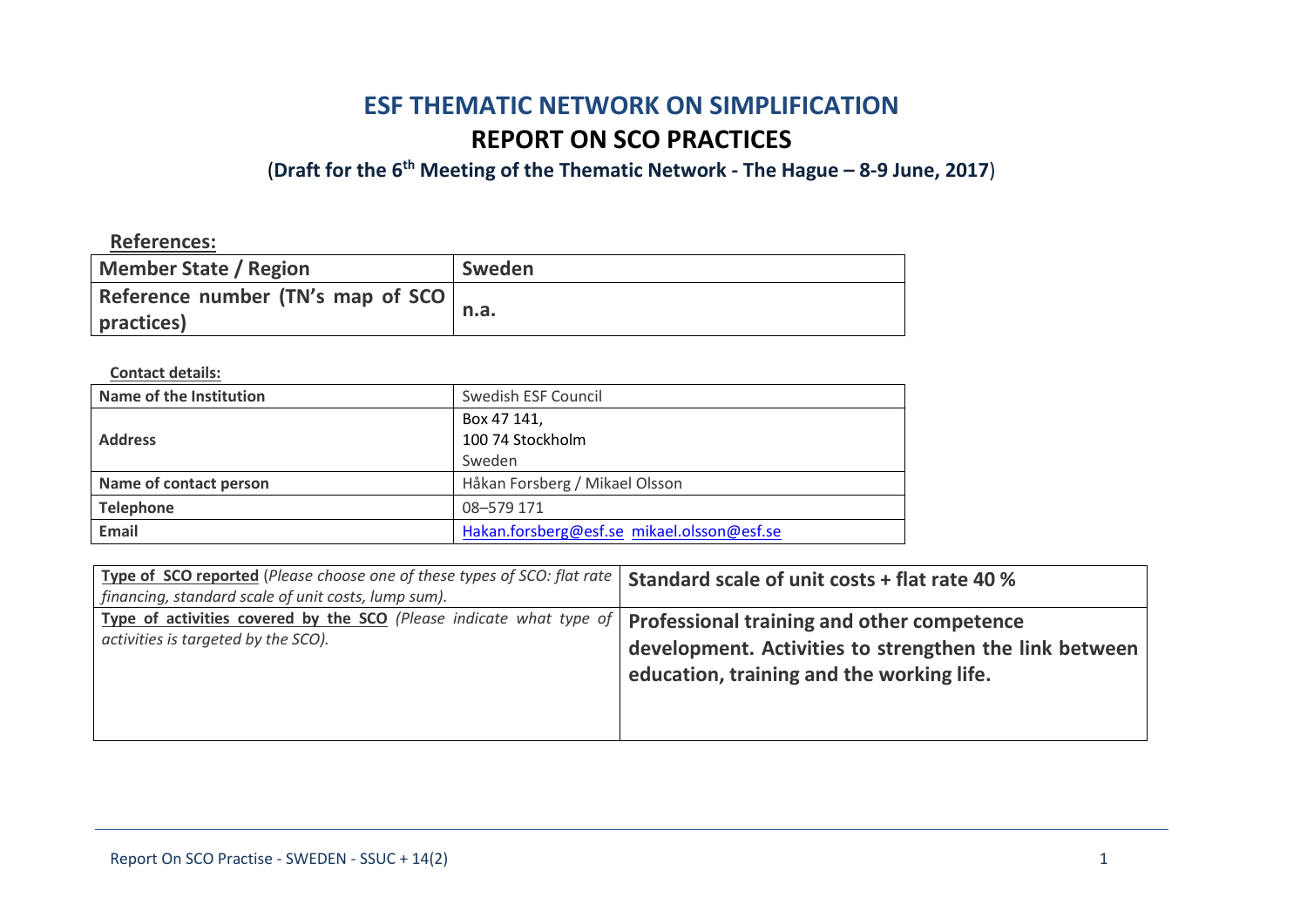### **A. PROJECT DESCRIPTION**

**A1. Description of the type of operation** *(Please describe in brief what types of operations are covered by SCO)*

All kind of operations in priority axis 1 "Skills supply" (thematic objectives 10). 1.1 - Actions to support education and skills development contributing to employment, growth and sustainable working life. The initiatives shall be based on the need for workplace development and women's and men's working capacity. They shall also contribute to strengthen participating women and men and to satisfy supply of labor and competence.

1.2 Actions to develop and apply methods and forms for collaboration to strengthen the connection between education and work-life.

**A2. Definition of outputs/results** (*Please give a short definition of outputs and/or results)*

The indicator is defined to *unit cost covering all costs of one hour of training, except allowances and salaries for participants.* The measurement indicator is defined to *number of hours worked differentiated by wage group.*

**A3. Beneficiaries** *(please indicate the types of beneficiaries involved in the operations covered by SCO)*

All kind of beneficiaries – for example public body's, private organisations and NGO: s.

**A4. Target group(s)** *(Please list target groups within projects covered by SCO)*

Employees and participants in operations in priority axis 2.

# **B. METHODOLOGY AND CALCULATION METHOD**

**B.1 Methodology** *(please indicate which methodology/ies has/have been used: Fair, equitable and verifiable method / use of existing EU schemes for similar types of operation and beneficiary / Use of existing own national schemes for similar types of operations and beneficiaries / use of rates and specific methods enshrined in the regulation or in a delegated act / use of a draft budget /combination of methodologies). Please indicate if the concerned SCO has been covered by Art. 14(1) ESF)*

The standard scales of unit costs are defined according to CPR art. 67.5 (fair, equitable and verifiable method). National wage statistics, national legislation (holiday

payment and employers' contribution to the social security system) and statistics for pensions and insurance has been the base for the calculation of the standard scales of unit costs. The 40 percent flat-rate (ESF art. 14.1) has been added to the calculated unit costs.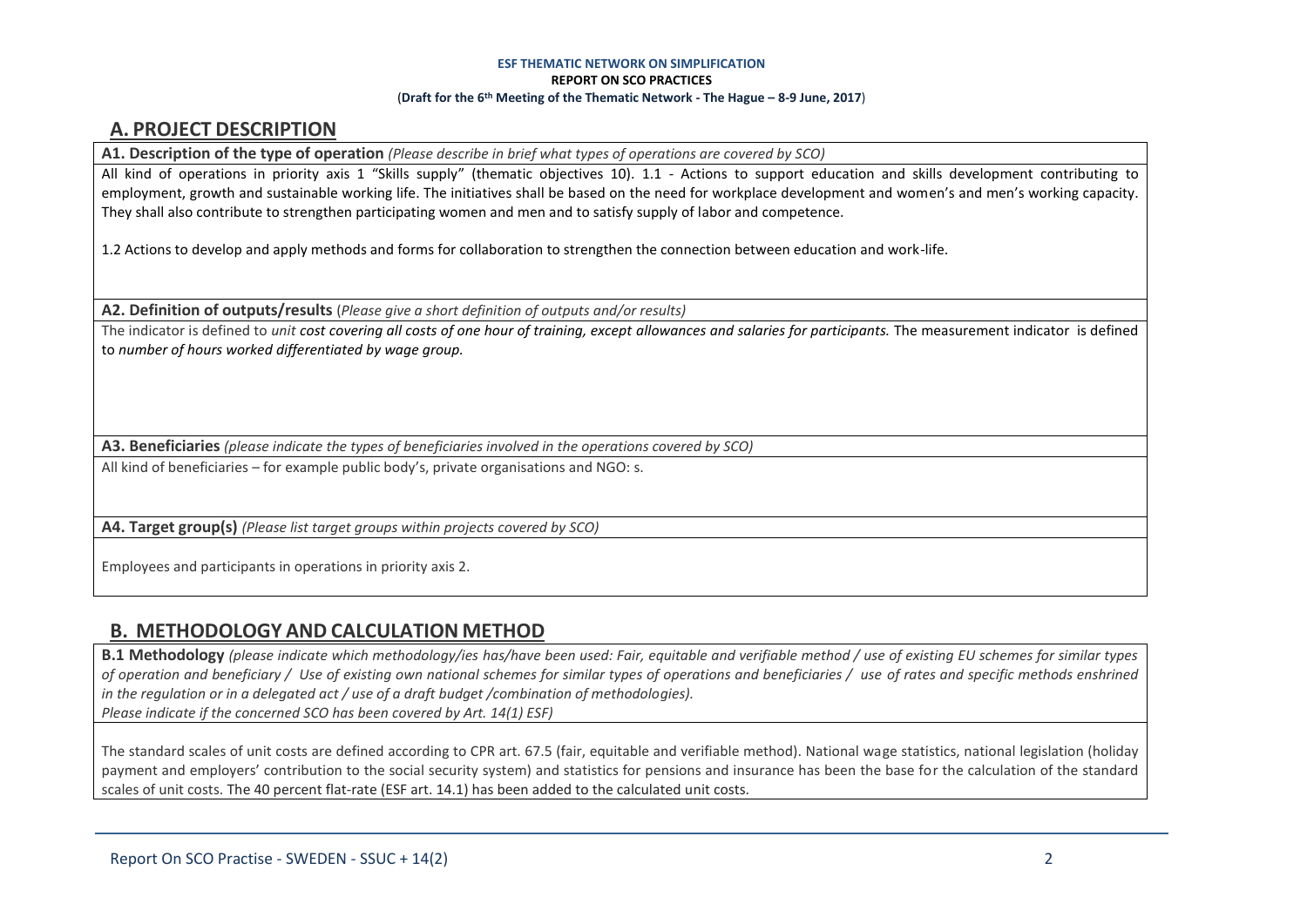The standard scales of unit costs have been adopted in Delegated act 2015/2195 under ESF art. 14.1.

### **B.2 Calculation Methods** *(please describe how the calculations have been made)*

The standard scale of units' costs is based on wages statistics from Statistics Sweden (SCB). The wage statistics have been clustered in seven wage groups (with three subgroups for managers) covering the entire occupations on the Swedish labor market. To the wage statistics have a flat-rate for holiday payments been added (12 % according to Swedish law) and a flat-rate for employers´ social contributions (according to Swedish law) and pensions and insurance (according to collective agreements on the labour market). Finally, a 40 % flat-rate (the omnibus interpretations of ESF art. 14.2) to cover all costs of the operation except direct wages and participants' salaries´ and allowances.

The standard scales of units´ costs automatically increased by 2 % on the 1st of January each year as from 2016 until 2023

**B.3 Data source** *(please indicate the type of data used and the data source)*

- National wage statistics
- Swedish legislation
- Collective agreements on the Swedish labour market

# **C. IMPLEMENTATION OF SCO**

(*Please describe in brief what implementationrules and conditions have been set out)*

Operations is fully implemented and calculated on the basis of the standard scales of unit cost. For this reason, the assessment of personal resources become an important part of the implementation. In the applications for grants, the applicant must describe witch personal resources which are necessary to carry out planned activities and achievements to reach the planned results and effects of the project. The managing authority assess the reasonableness of the resource assessment before grant decision.

Costs will be reimbursed based on the operations time reporting of number of hours worked in the operation. For that reason, time reporting has a central role in the implementation of the standard scales of unit costs. The managing authority provides a time reporting system that is mandatory to use.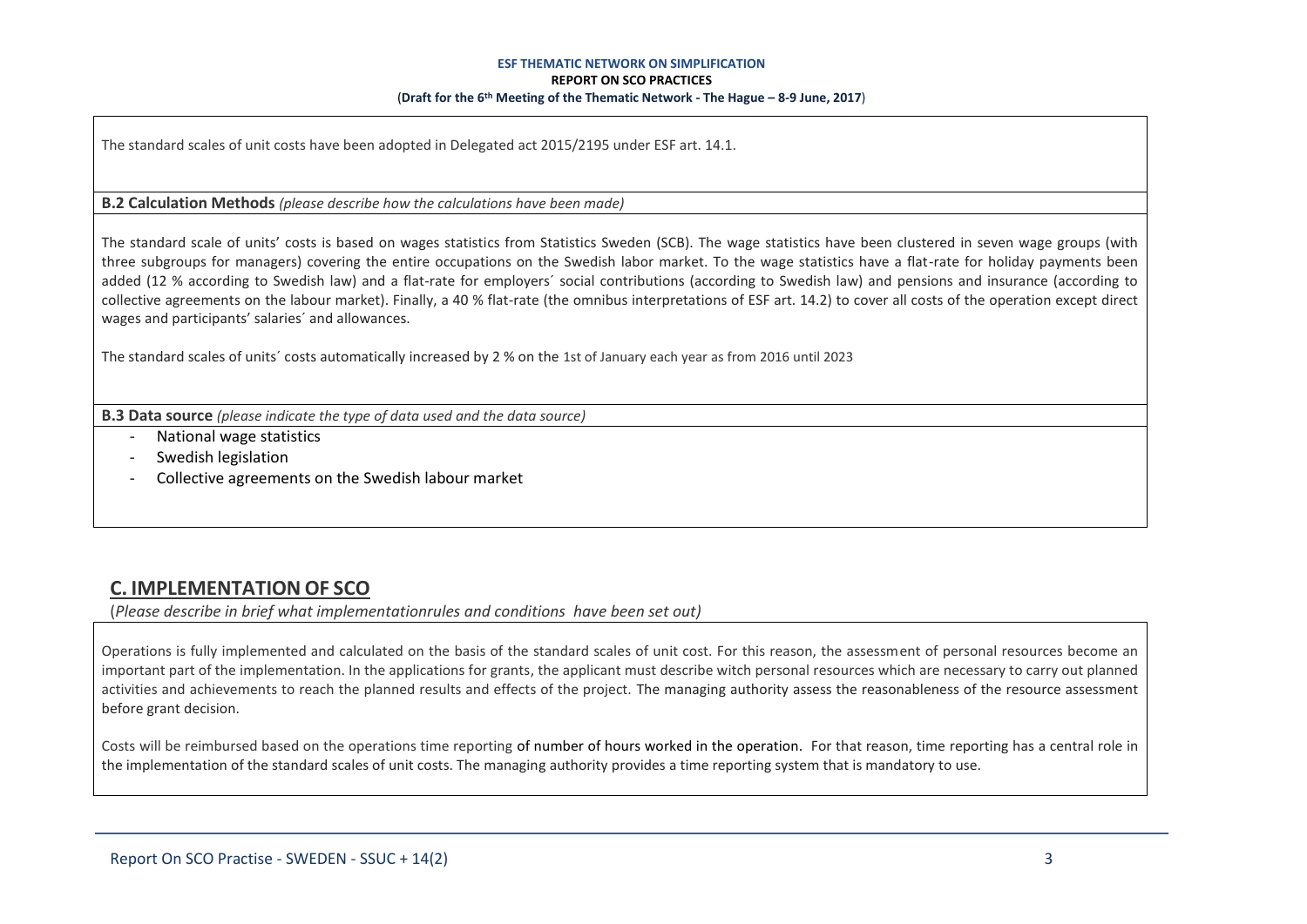### **D. AUDIT TRAIL**

### *(Please provide a brief description of the audit trail for the concerned SCO, including documents, key contents/conditions and procedures)*

The time report, signed by the employee and another competent person confirming that the assignment is correct. Time reports are sent to the ESF Council when the time is reported in the application for payment together with a progress report for the actual period.

The managing authority conduct a desk control of time reporting and progress report before payment. In addition, the managing authority performs the on-the-spot controls of the time report and the project's procedures for compiling it. On-the-spot controls also include control of procurement, demarcation to regular operations, revenue, archiving, visibility of EU funding and anti-fraud.

# **E. ASSESSMENT BY THE AUDIT AUTHORITY(IES) INCLUDING EVENTUAL EX ANTE ASSESSMENT**

*(If relevant, please explain how the audit authority has been involved in preparation and assessment of the SCO).* 

The national auditing authority has been an active part in the preparation of the standard scales of unit-costs. They conduct an ex-ante assesment of standard scales of unit costs model and issued a statement which was attached to the application for delegated act.

# **F. IMPACT OR ADDED VALUE FOR THE MA, BENEFICIARIES AND OTHER STAKEHOLDERS**

*(Please explain how you have perceived impact/added value of the SCO for the MA, beneficiaries and other stakeholders).* 

Shift in focus from project administration to results of the operations and their contribution to long term effects of the OP. Reduced administrative burden for the beneficiaries' releases resources for better implementation of the operations.